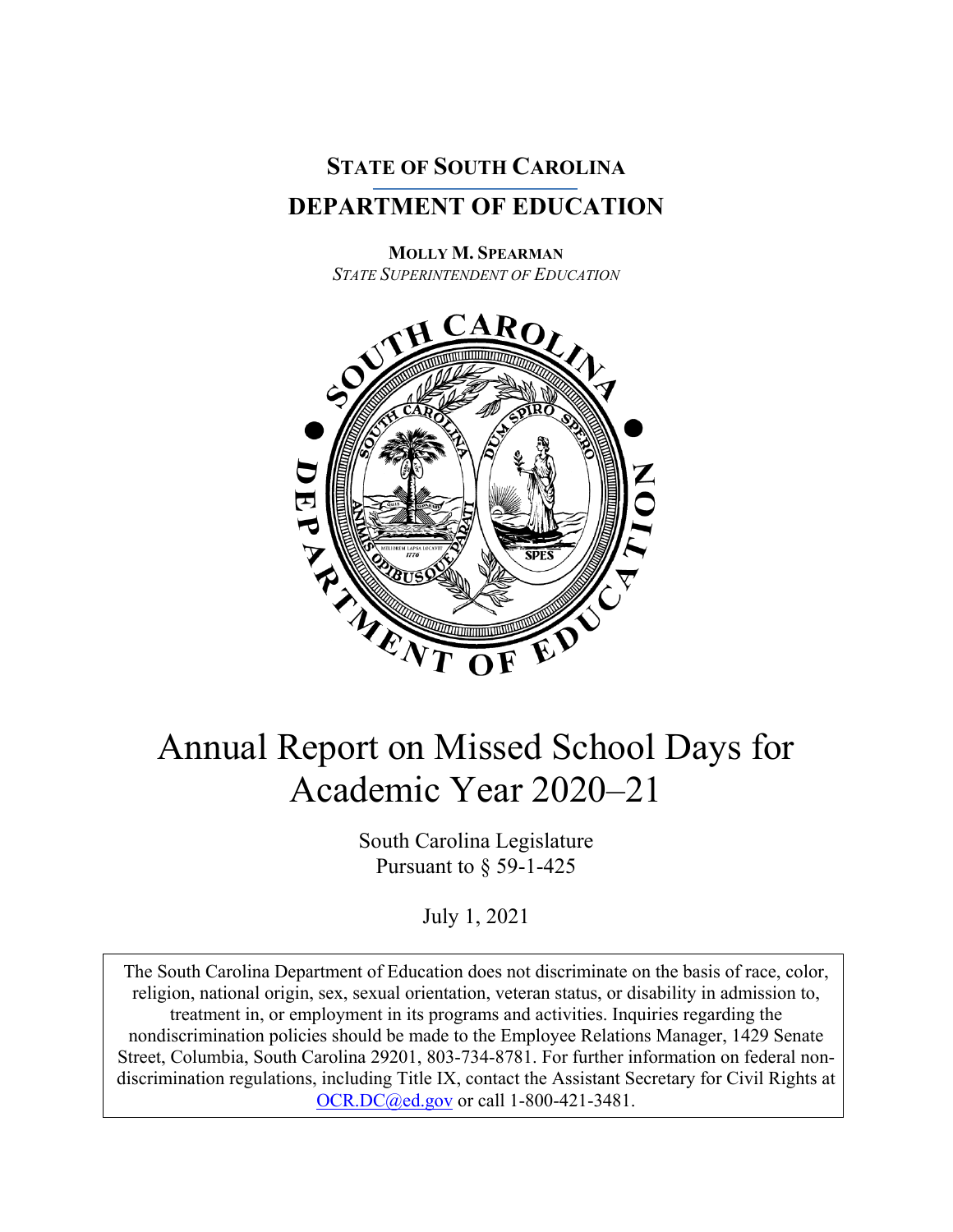## **Annual Report on Missed School Days for Academic Year 2020–21**

Pursuant to S.C. Code of Laws § 59-1-425 (Supp. 2015), all districts must set aside three days in the annual academic calendar to be used as make-up days. The first three days missed due to snow, extreme weather, or other disruptions must be made-up. If more than three days are missed, the local school board of trustees, by a majority vote, may waive no more than three days. The local school board of trustees may prefer to make up missed days and can do so by lengthening the school day by no less than one hour or by operating on a Saturday. The State Board of Education (SBE) has the authority to waive three additional make-up days beyond the three forgiven by the local school district upon request.

The law also states that the South Carolina Department of Education annually, before July 1, must provide the General Assembly with a detailed report of information from each district listing the (1) number of days missed and the reason, regardless of whether any days were missed, (2) days made-up, and (3) number of days waived.

**District Specified School in District Days Missed Reason Days Made Up Days Waived by Local School Board Days Waived by SBE Abbeville County School District** 10/29/2020 3/18/2021 **Weather Conditions** 2/22/2021  $\frac{2}{22/26/2021}$  0 0 **Aiken County Public Schools**  $3/18/2021$  Weather  $\begin{bmatrix} 4/2/2021 \\ 0 \end{bmatrix}$  0 0 **Allendale County Schools**  $3/18/2021$  Weather  $\begin{bmatrix} 4/9/2021 \\ 0 \end{bmatrix}$  0 0 **Anderson School District One** None  $\begin{vmatrix} 0 & 0 \\ 0 & 0 \end{vmatrix}$ **Anderson School District Two** None 0 0 **Anderson School District Three** None  $\begin{vmatrix} 0 & 0 \\ 0 & 0 \end{vmatrix}$ 

Below is the report of missed school days for South Carolina school districts for the 2020**–**21 school year.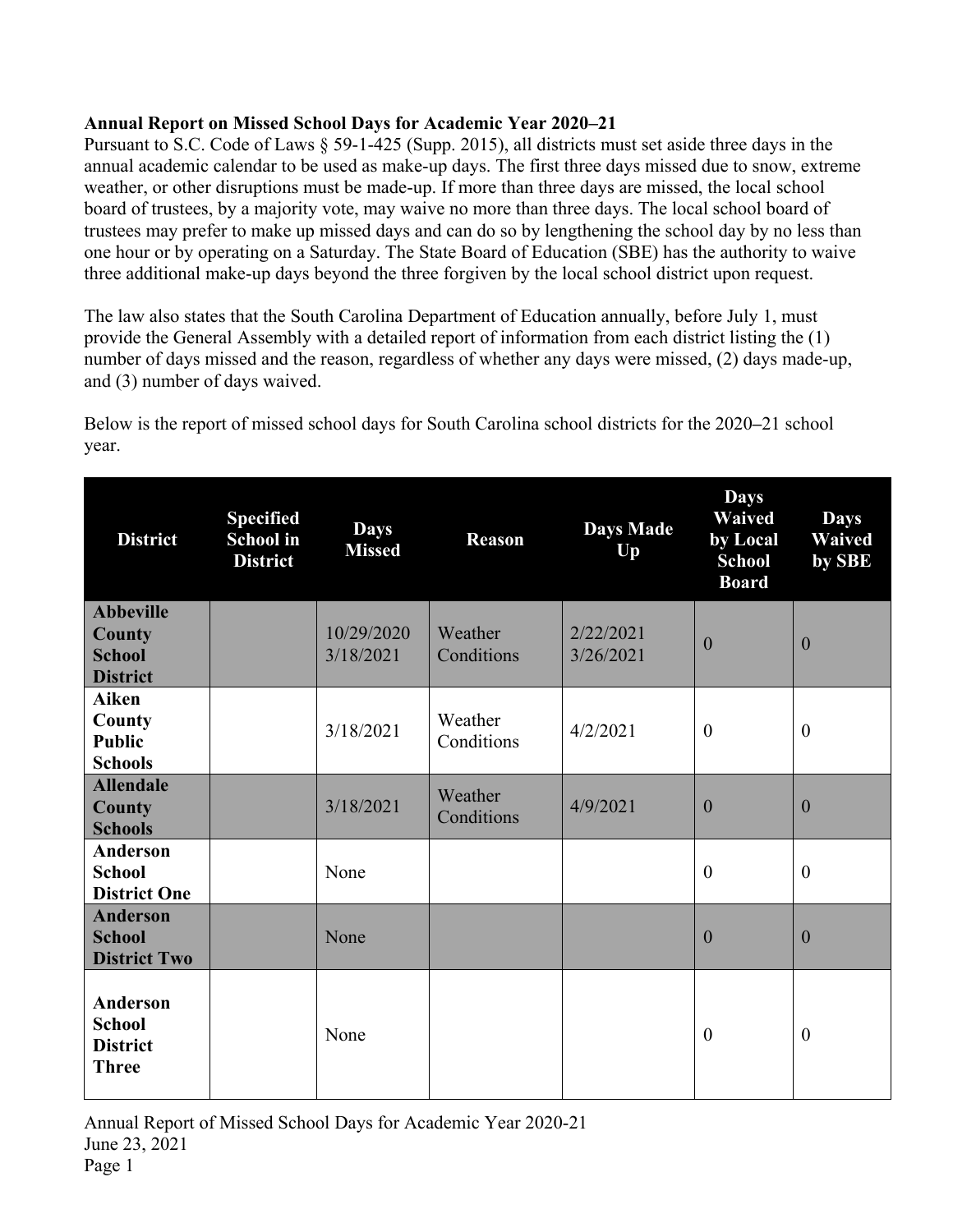| <b>District</b>                                                            | <b>Specified</b><br><b>School</b> in<br><b>District</b> | <b>Days</b><br><b>Missed</b> | <b>Reason</b> | <b>Days Made</b><br>Up | <b>Days</b><br><b>Waived</b><br>by Local<br><b>School</b><br><b>Board</b> | <b>Days</b><br><b>Waived</b><br>by SBE |
|----------------------------------------------------------------------------|---------------------------------------------------------|------------------------------|---------------|------------------------|---------------------------------------------------------------------------|----------------------------------------|
| <b>Anderson</b><br><b>School</b><br><b>District Four</b>                   |                                                         | None                         |               |                        | $\boldsymbol{0}$                                                          | $\boldsymbol{0}$                       |
| <b>Anderson</b><br><b>School</b><br><b>District Five</b>                   |                                                         | None                         |               |                        | $\boldsymbol{0}$                                                          | $\boldsymbol{0}$                       |
| <b>Bamberg</b><br><b>School</b><br><b>District One</b>                     |                                                         | None                         |               |                        | $\boldsymbol{0}$                                                          | $\mathbf{0}$                           |
| <b>Bamberg</b><br><b>School</b><br><b>District Two</b>                     |                                                         | None                         |               |                        | $\boldsymbol{0}$                                                          | $\boldsymbol{0}$                       |
| <b>Blackville-</b><br><b>Hilda Public</b><br><b>Schools</b>                |                                                         | None                         |               |                        | $\boldsymbol{0}$                                                          | $\boldsymbol{0}$                       |
| <b>Williston</b><br><b>School</b><br><b>District</b><br><b>Twenty-Nine</b> |                                                         | None                         |               |                        | $\boldsymbol{0}$                                                          | $\boldsymbol{0}$                       |
| <b>Barnwell</b><br><b>School</b><br><b>District</b><br><b>Forty-Five</b>   |                                                         | None                         |               |                        | $\boldsymbol{0}$                                                          | $\boldsymbol{0}$                       |
| <b>Beaufort</b><br>County<br><b>School</b><br><b>District</b>              |                                                         | None                         |               |                        | $\boldsymbol{0}$                                                          | $\boldsymbol{0}$                       |
| <b>Berkeley</b><br>County<br><b>School</b><br><b>District</b>              |                                                         | None                         |               |                        | $\boldsymbol{0}$                                                          | $\boldsymbol{0}$                       |
| Calhoun<br>County<br><b>Public</b><br><b>Schools</b>                       |                                                         | None                         |               |                        | $\boldsymbol{0}$                                                          | $\boldsymbol{0}$                       |
| <b>Charleston</b><br>County<br><b>School</b><br><b>District</b>            |                                                         | None                         |               |                        | $\boldsymbol{0}$                                                          | $\mathbf{0}$                           |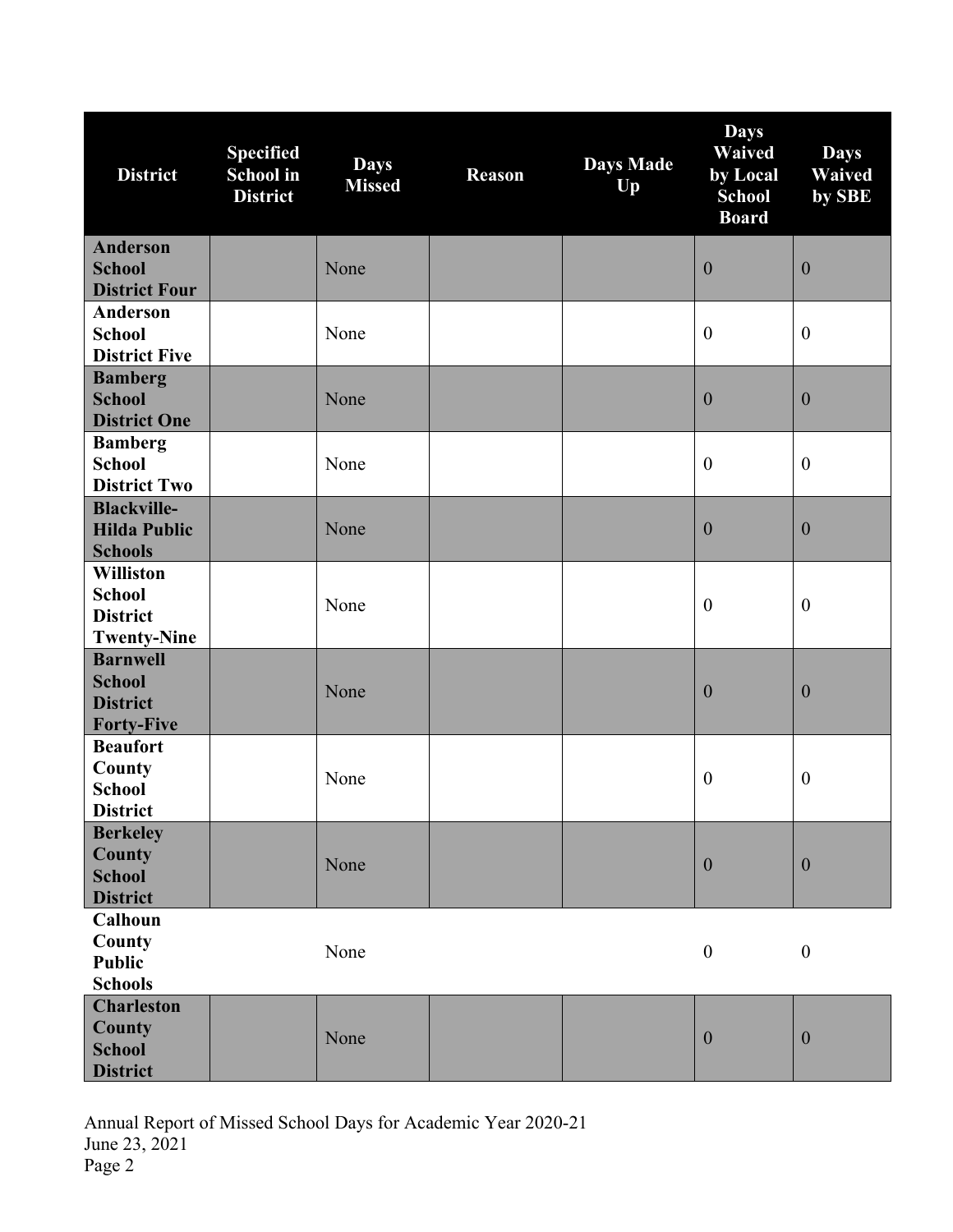| <b>District</b>                                                          | <b>Specified</b><br>School in<br><b>District</b> | <b>Days</b><br><b>Missed</b> | <b>Reason</b>         | <b>Days Made</b><br>Up | <b>Days</b><br><b>Waived</b><br>by Local<br><b>School</b><br><b>Board</b> | <b>Days</b><br><b>Waived</b><br>by SBE |
|--------------------------------------------------------------------------|--------------------------------------------------|------------------------------|-----------------------|------------------------|---------------------------------------------------------------------------|----------------------------------------|
| <b>Charter</b><br><b>Institute at</b><br><b>Erskine</b>                  |                                                  | None                         |                       |                        | $\boldsymbol{0}$                                                          | $\boldsymbol{0}$                       |
| <b>Cherokee</b><br><b>County</b><br><b>School</b><br><b>District</b>     |                                                  | None                         |                       |                        | $\boldsymbol{0}$                                                          | $\mathbf{0}$                           |
| <b>Chester</b><br>County<br><b>School</b><br><b>District</b>             |                                                  | None                         |                       |                        | $\boldsymbol{0}$                                                          | $\boldsymbol{0}$                       |
| <b>Chesterfield</b><br><b>County</b><br><b>School</b><br><b>District</b> |                                                  | None                         |                       |                        | $\boldsymbol{0}$                                                          | $\mathbf{0}$                           |
| <b>Clarendon</b><br><b>School</b><br><b>District One</b>                 |                                                  | 3/18/2021                    | Weather<br>Conditions | 6/5/2021               | $\boldsymbol{0}$                                                          | $\boldsymbol{0}$                       |
| <b>Clarendon</b><br><b>School</b><br><b>District Two</b>                 |                                                  | None                         |                       |                        | $\boldsymbol{0}$                                                          | $\boldsymbol{0}$                       |
| <b>Clarendon</b><br>County<br><b>School</b><br><b>District</b><br>Three  |                                                  | None                         |                       |                        | $\boldsymbol{0}$                                                          | $\boldsymbol{0}$                       |
| <b>Colleton</b><br><b>County</b><br><b>School</b><br><b>District</b>     |                                                  | None                         |                       |                        | $\boldsymbol{0}$                                                          | $\mathbf{0}$                           |
| <b>Darlington</b><br>County<br><b>School</b><br><b>District</b>          |                                                  | None                         |                       |                        | $\boldsymbol{0}$                                                          | $\mathbf{0}$                           |
| <b>Dillon School</b><br><b>District</b><br><b>Three</b>                  |                                                  | None                         |                       |                        | $\boldsymbol{0}$                                                          | $\mathbf{0}$                           |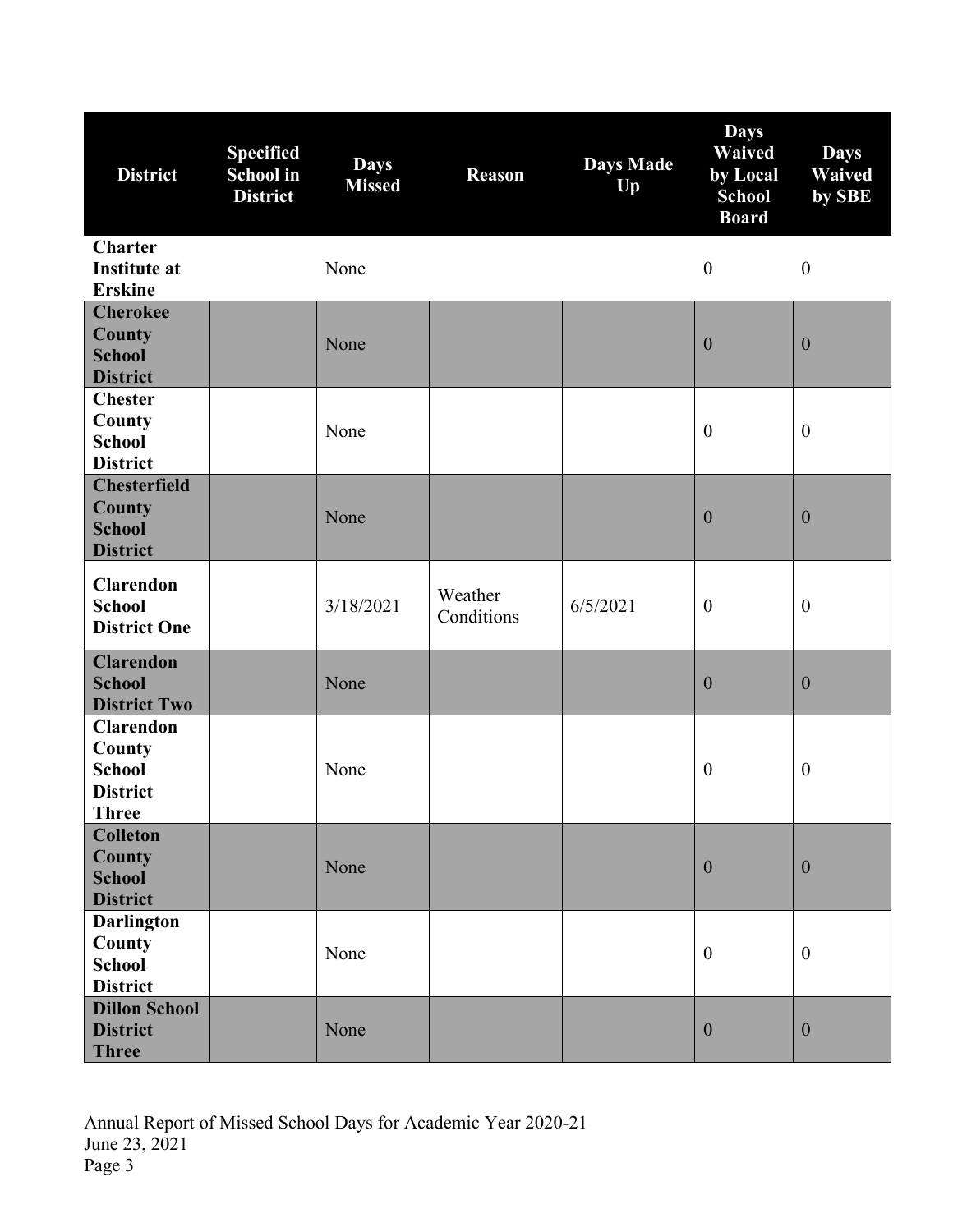| <b>District</b>                                                               | <b>Specified</b><br>School in<br><b>District</b> | <b>Days</b><br><b>Missed</b> | <b>Reason</b>       | <b>Days Made</b><br>Up | <b>Days</b><br>Waived<br>by Local<br><b>School</b><br><b>Board</b> | <b>Days</b><br><b>Waived</b><br>by SBE |
|-------------------------------------------------------------------------------|--------------------------------------------------|------------------------------|---------------------|------------------------|--------------------------------------------------------------------|----------------------------------------|
| <b>Dillon School</b><br><b>District Four</b>                                  |                                                  | None                         |                     |                        | $\boldsymbol{0}$                                                   | $\boldsymbol{0}$                       |
| <b>Dorchester</b><br><b>School</b><br><b>District Two</b>                     |                                                  | None                         |                     |                        | $\boldsymbol{0}$                                                   | $\mathbf{0}$                           |
| <b>Dorchester</b><br><b>School</b><br><b>District Four</b>                    |                                                  | None                         |                     |                        | $\boldsymbol{0}$                                                   | $\boldsymbol{0}$                       |
| <b>Edgefield</b><br><b>County</b><br><b>School</b><br><b>District</b>         |                                                  | None                         |                     |                        | $\boldsymbol{0}$                                                   | $\boldsymbol{0}$                       |
| <b>Fairfield</b><br>County<br><b>School</b><br><b>District</b>                |                                                  | None                         |                     |                        | $\boldsymbol{0}$                                                   | $\boldsymbol{0}$                       |
| <b>Florence</b><br><b>Public School</b><br><b>District One</b>                |                                                  | None                         |                     |                        | $\boldsymbol{0}$                                                   | $\boldsymbol{0}$                       |
| <b>Florence</b><br>County<br><b>School</b><br><b>District Two</b>             |                                                  | None                         |                     |                        | $\boldsymbol{0}$                                                   | $\boldsymbol{0}$                       |
| <b>Florence</b><br>County<br><b>School</b><br><b>District</b><br><b>Three</b> |                                                  | None                         |                     |                        | $\boldsymbol{0}$                                                   | $\boldsymbol{0}$                       |
| <b>Florence</b><br>County<br><b>School</b><br><b>District Four</b>            |                                                  | None                         |                     |                        | $\boldsymbol{0}$                                                   | $\boldsymbol{0}$                       |
| <b>Florence</b><br><b>County</b><br><b>School</b><br><b>District Five</b>     |                                                  | 2/2/2021                     | <b>Power Outage</b> | 2/15/2021              | $\boldsymbol{0}$                                                   | $\theta$                               |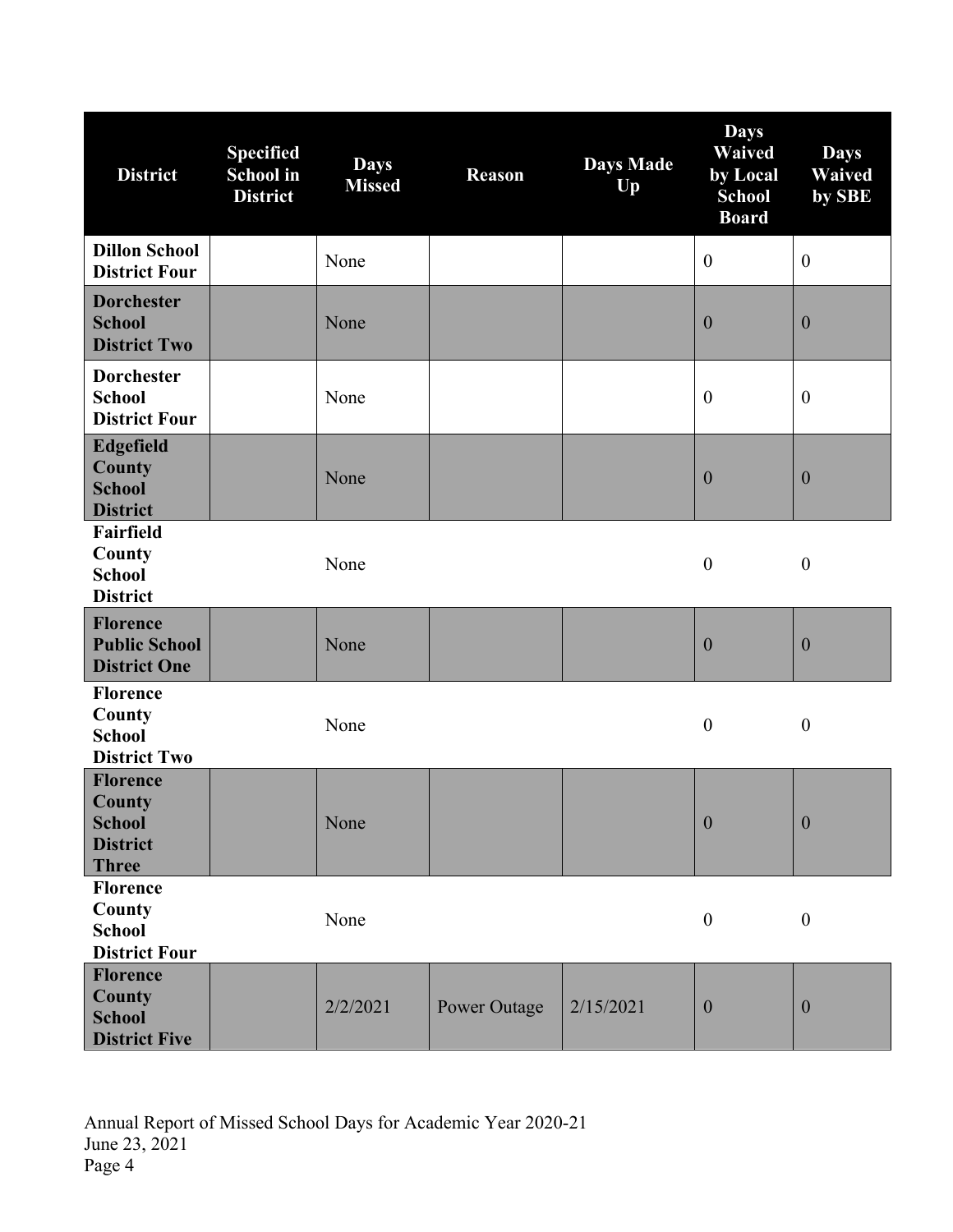| <b>District</b>                                                         | <b>Specified</b><br><b>School</b> in<br><b>District</b> | <b>Days</b><br><b>Missed</b> | <b>Reason</b>         | <b>Days Made</b><br>Up | <b>Days</b><br><b>Waived</b><br>by Local<br><b>School</b><br><b>Board</b> | <b>Days</b><br><b>Waived</b><br>by SBE |
|-------------------------------------------------------------------------|---------------------------------------------------------|------------------------------|-----------------------|------------------------|---------------------------------------------------------------------------|----------------------------------------|
| Georgetown<br>County<br><b>School</b><br><b>District</b>                |                                                         | None                         |                       |                        | $\boldsymbol{0}$                                                          | $\boldsymbol{0}$                       |
| <b>The School</b><br><b>District of</b><br><b>Greenville</b><br>County  |                                                         | None                         |                       |                        | $\boldsymbol{0}$                                                          | $\boldsymbol{0}$                       |
| Greenwood<br><b>School</b><br>District 50                               |                                                         | 10/29/2020                   | Weather<br>Conditions | 12/18/2020             | $\boldsymbol{0}$                                                          | $\boldsymbol{0}$                       |
| <b>Ware Shoals</b><br><b>School</b><br><b>District 51</b>               |                                                         | None                         |                       |                        | $\boldsymbol{0}$                                                          | $\boldsymbol{0}$                       |
| Greenwood<br>52                                                         |                                                         | None                         |                       |                        | $\boldsymbol{0}$                                                          | $\boldsymbol{0}$                       |
| <b>Hampton</b><br><b>County</b><br><b>School</b><br><b>District One</b> |                                                         | None                         |                       |                        | $\boldsymbol{0}$                                                          | $\boldsymbol{0}$                       |
| <b>Hampton</b><br>County<br><b>School</b><br><b>District Two</b>        |                                                         | None                         |                       |                        | $\boldsymbol{0}$                                                          | $\boldsymbol{0}$                       |
| <b>Horry</b><br>County<br><b>Schools</b>                                |                                                         | None                         |                       |                        | $\boldsymbol{0}$                                                          | $\boldsymbol{0}$                       |
| <b>Jasper</b><br>County<br><b>School</b><br><b>District</b>             |                                                         | None                         |                       |                        | $\boldsymbol{0}$                                                          | $\boldsymbol{0}$                       |
| <b>Kershaw</b><br>County<br><b>School</b><br><b>District</b>            |                                                         | None                         |                       |                        | $\boldsymbol{0}$                                                          | $\boldsymbol{0}$                       |
| Lancaster<br>County<br><b>School</b><br><b>District</b>                 |                                                         | None                         |                       |                        | $\boldsymbol{0}$                                                          | $\boldsymbol{0}$                       |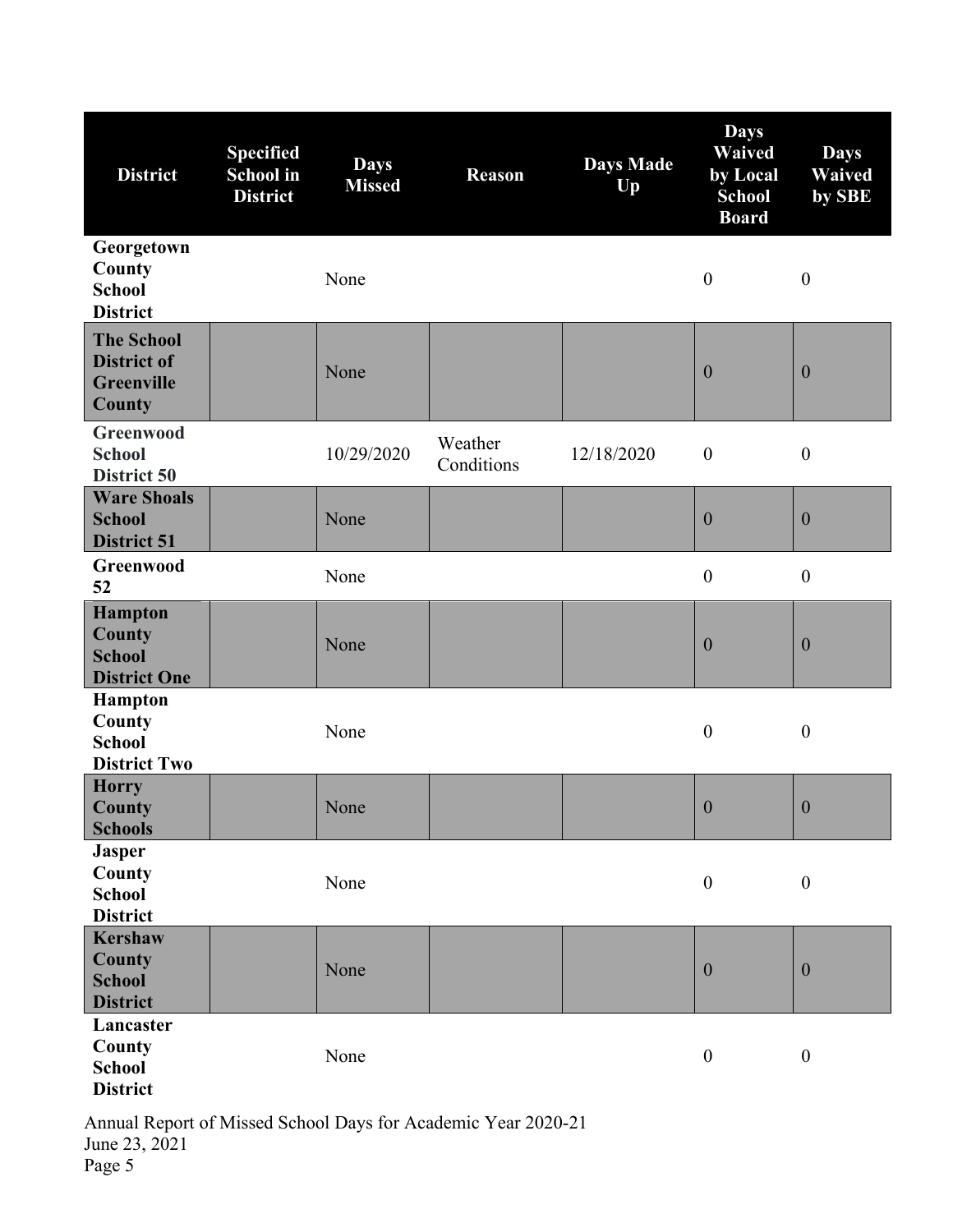| <b>District</b>                                                                   | <b>Specified</b><br><b>School</b> in<br><b>District</b> | <b>Days</b><br><b>Missed</b> | <b>Reason</b>         | <b>Days Made</b><br>Up | <b>Days</b><br><b>Waived</b><br>by Local<br><b>School</b><br><b>Board</b> | <b>Days</b><br>Waived<br>by SBE |
|-----------------------------------------------------------------------------------|---------------------------------------------------------|------------------------------|-----------------------|------------------------|---------------------------------------------------------------------------|---------------------------------|
| <b>Laurens</b><br>County<br><b>School</b><br>District 55                          |                                                         | None                         |                       |                        | $\mathbf{0}$                                                              | $\boldsymbol{0}$                |
| <b>Laurens</b><br>County<br><b>School</b><br>District 56                          |                                                         | None                         |                       |                        | $\boldsymbol{0}$                                                          | $\boldsymbol{0}$                |
| <b>Lee County</b><br><b>School</b><br><b>District</b>                             |                                                         | 3/18/2021                    | Weather<br>Conditions | 5/31/2021              | $\boldsymbol{0}$                                                          | $\boldsymbol{0}$                |
| Lexington<br>County<br><b>School</b><br><b>District One</b>                       |                                                         | None                         |                       |                        | $\boldsymbol{0}$                                                          | $\boldsymbol{0}$                |
| Lexington<br><b>School</b><br><b>District Two</b>                                 |                                                         | None                         |                       |                        | $\boldsymbol{0}$                                                          | $\boldsymbol{0}$                |
| Lexington<br>County<br><b>School</b><br><b>District</b><br><b>Three</b>           |                                                         | None                         |                       |                        | $\boldsymbol{0}$                                                          | $\boldsymbol{0}$                |
| Lexington<br><b>School</b><br><b>District Four</b>                                |                                                         | None                         |                       |                        | $\boldsymbol{0}$                                                          | $\boldsymbol{0}$                |
| School<br><b>District Five</b><br>of Lexington<br>and Richland<br><b>Counties</b> |                                                         | None                         |                       |                        | $\boldsymbol{0}$                                                          | $\boldsymbol{0}$                |
| <b>Marion</b><br><b>County</b><br><b>School</b><br><b>District</b>                |                                                         | None                         |                       |                        | $\boldsymbol{0}$                                                          | $\theta$                        |
| <b>Marlboro</b><br>County<br><b>School</b><br><b>District</b>                     |                                                         | None                         |                       |                        | $\boldsymbol{0}$                                                          | $\boldsymbol{0}$                |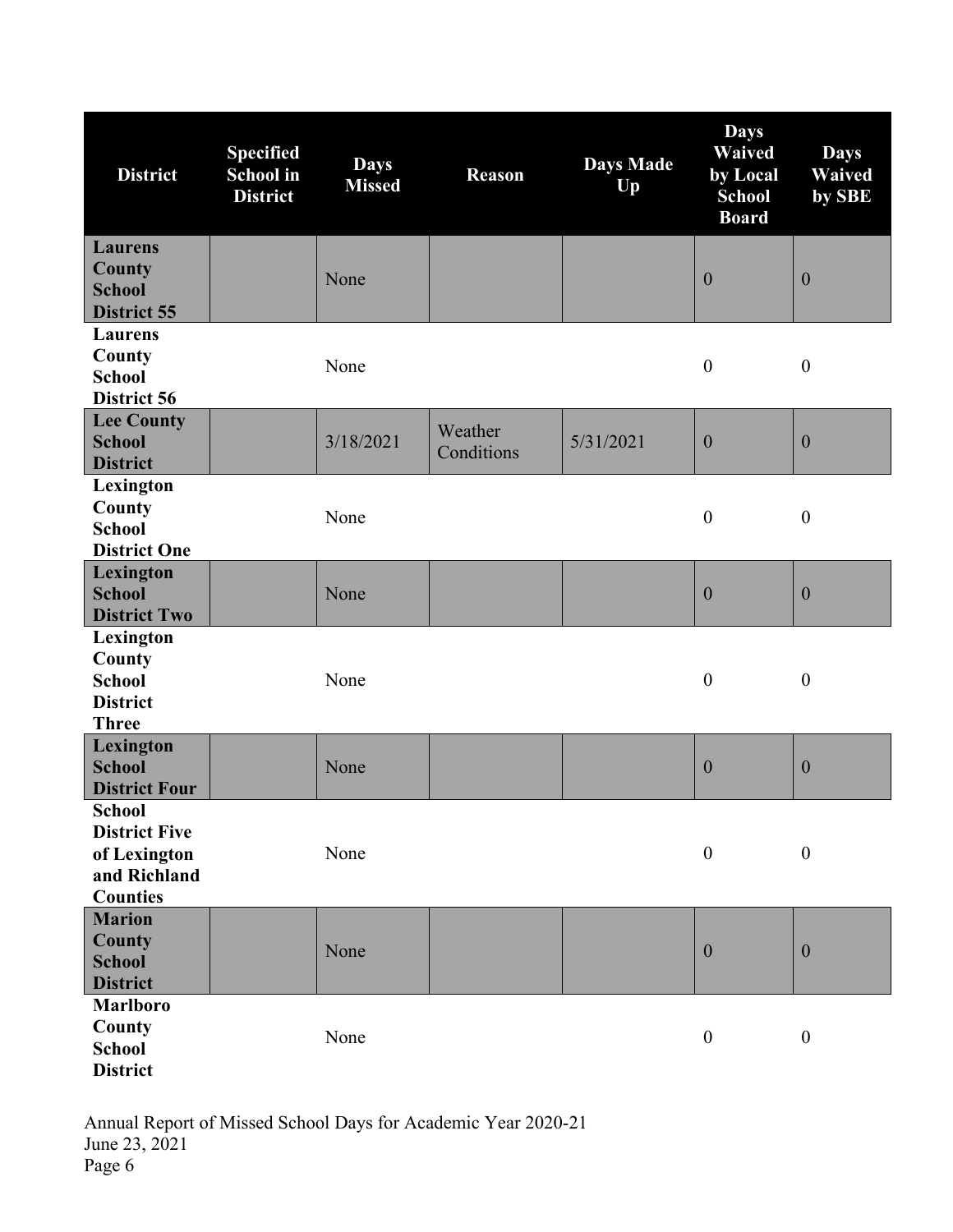| <b>District</b>                                                                | <b>Specified</b><br><b>School</b> in<br><b>District</b> | <b>Days</b><br><b>Missed</b> | <b>Reason</b>         | <b>Days Made</b><br>Up | <b>Days</b><br><b>Waived</b><br>by Local<br><b>School</b><br><b>Board</b> | <b>Days</b><br>Waived<br>by SBE |
|--------------------------------------------------------------------------------|---------------------------------------------------------|------------------------------|-----------------------|------------------------|---------------------------------------------------------------------------|---------------------------------|
| <b>McCormick</b><br>County<br><b>School</b><br><b>District</b>                 |                                                         | 3/18/2021                    | Weather<br>Conditions | 5/28/2021              | $\mathbf{0}$                                                              | $\mathbf{0}$                    |
| <b>School</b><br><b>District of</b><br><b>Newberry</b><br>County               |                                                         | None                         |                       |                        | $\boldsymbol{0}$                                                          | $\boldsymbol{0}$                |
| <b>School</b><br><b>District of</b><br>Oconee<br>County                        |                                                         | None                         |                       |                        | $\boldsymbol{0}$                                                          | $\boldsymbol{0}$                |
| Orangeburg<br>County<br><b>School</b><br><b>District</b>                       |                                                         | None                         |                       |                        | $\boldsymbol{0}$                                                          | $\boldsymbol{0}$                |
| <b>School</b><br><b>District of</b><br><b>Pickens</b><br><b>County</b>         |                                                         | None                         |                       |                        | $\boldsymbol{0}$                                                          | $\mathbf{0}$                    |
| <b>Richland</b><br>County<br><b>School</b><br><b>District One</b>              |                                                         | None                         |                       |                        | $\boldsymbol{0}$                                                          | $\boldsymbol{0}$                |
| <b>Richland</b><br><b>School</b><br><b>District Two</b>                        |                                                         | None                         |                       |                        | $\boldsymbol{0}$                                                          | $\mathbf{0}$                    |
| Saluda<br>County<br><b>Schools</b>                                             |                                                         | None                         |                       |                        | $\boldsymbol{0}$                                                          | $\boldsymbol{0}$                |
| <b>SC Public</b><br><b>Charter Sch</b><br><b>District</b>                      | Riverwalk<br>Academy                                    | 3/18/2021                    | Weather<br>Conditions | 6/10/2021              | $\boldsymbol{0}$                                                          | $\boldsymbol{0}$                |
| <b>South</b><br>Carolina<br><b>Department</b><br>of Juvenile<br><b>Justice</b> |                                                         | None                         |                       |                        | $\boldsymbol{0}$                                                          | $\boldsymbol{0}$                |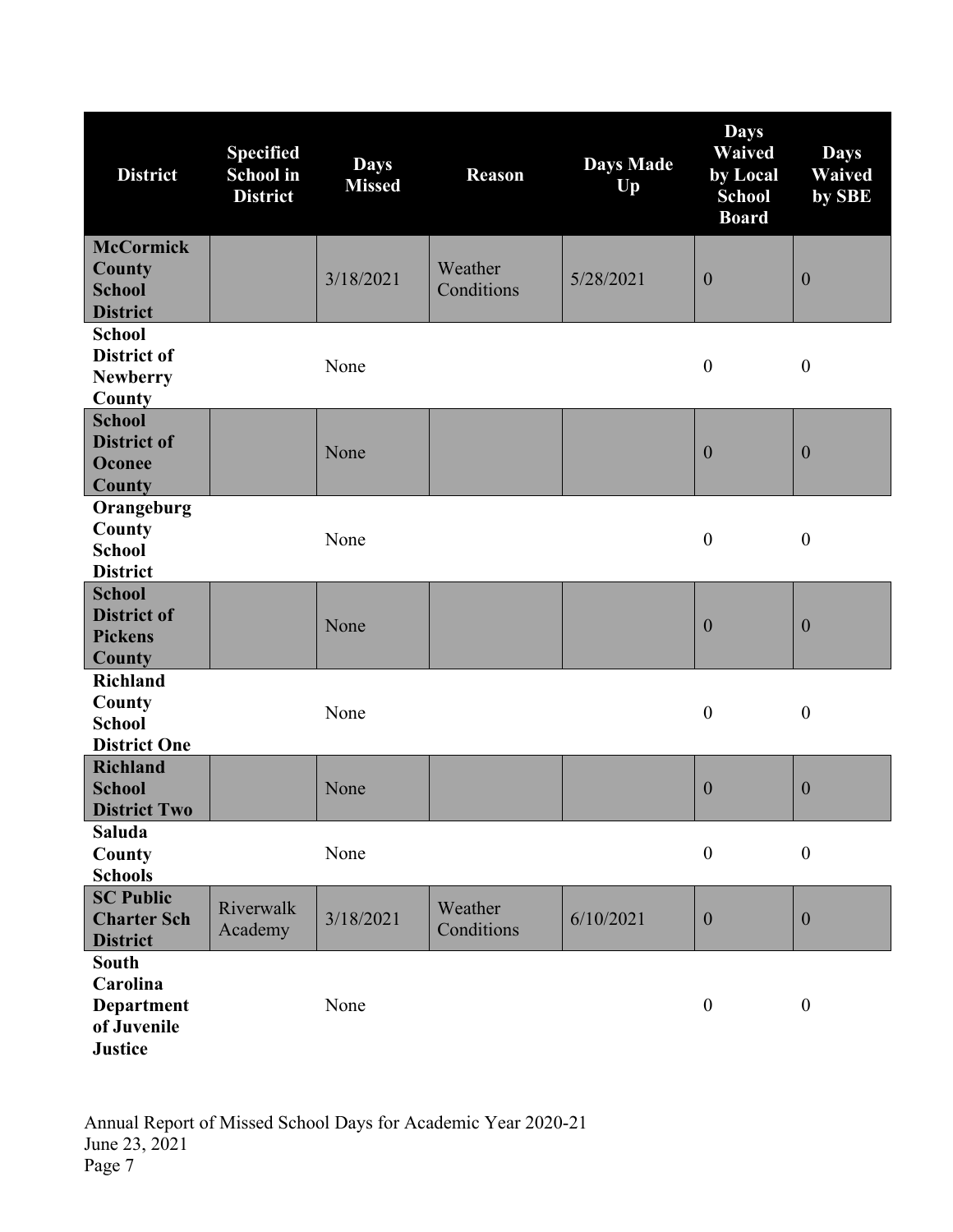| <b>District</b>                                                               | <b>Specified</b><br><b>School</b> in<br><b>District</b> | <b>Days</b><br><b>Missed</b> | <b>Reason</b> | <b>Days Made</b><br>Up | <b>Days</b><br><b>Waived</b><br>by Local<br><b>School</b><br><b>Board</b> | <b>Days</b><br><b>Waived</b><br>by SBE |
|-------------------------------------------------------------------------------|---------------------------------------------------------|------------------------------|---------------|------------------------|---------------------------------------------------------------------------|----------------------------------------|
| <b>South</b><br>Carolina<br><b>School for</b><br>the Deaf and<br><b>Blind</b> |                                                         | None                         |               |                        | $\boldsymbol{0}$                                                          | $\boldsymbol{0}$                       |
| Spartanburg<br><b>School</b><br><b>District One</b>                           |                                                         | None                         |               |                        | $\boldsymbol{0}$                                                          | $\boldsymbol{0}$                       |
| <b>Spartanburg</b><br><b>School</b><br><b>District Two</b>                    |                                                         | None                         |               |                        | $\boldsymbol{0}$                                                          | $\boldsymbol{0}$                       |
| Spartanburg<br><b>School</b><br><b>District</b><br><b>Three</b>               |                                                         | None                         |               |                        | $\boldsymbol{0}$                                                          | $\boldsymbol{0}$                       |
| <b>Spartanburg</b><br><b>School</b><br><b>District Four</b>                   |                                                         | None                         |               |                        | $\boldsymbol{0}$                                                          | $\boldsymbol{0}$                       |
| Spartanburg<br><b>School</b><br><b>District Five</b>                          |                                                         | None                         |               |                        | $\boldsymbol{0}$                                                          | $\boldsymbol{0}$                       |
| Spartanburg<br><b>School</b><br><b>District Six</b>                           |                                                         | None                         |               |                        | $\boldsymbol{0}$                                                          | $\boldsymbol{0}$                       |
| <b>Spartanburg</b><br><b>School</b><br><b>District</b><br><b>Seven</b>        |                                                         | None                         |               |                        | $\boldsymbol{0}$                                                          | $\boldsymbol{0}$                       |
| <b>Sumter</b><br><b>School</b><br><b>District</b>                             |                                                         | None                         |               |                        | $\boldsymbol{0}$                                                          | $\boldsymbol{0}$                       |
| Union<br>County<br><b>Schools</b>                                             |                                                         | None                         |               |                        | $\boldsymbol{0}$                                                          | $\boldsymbol{0}$                       |
| Williamsbur<br>g County<br><b>School</b><br><b>District</b>                   |                                                         | None                         |               |                        | $\boldsymbol{0}$                                                          | $\boldsymbol{0}$                       |